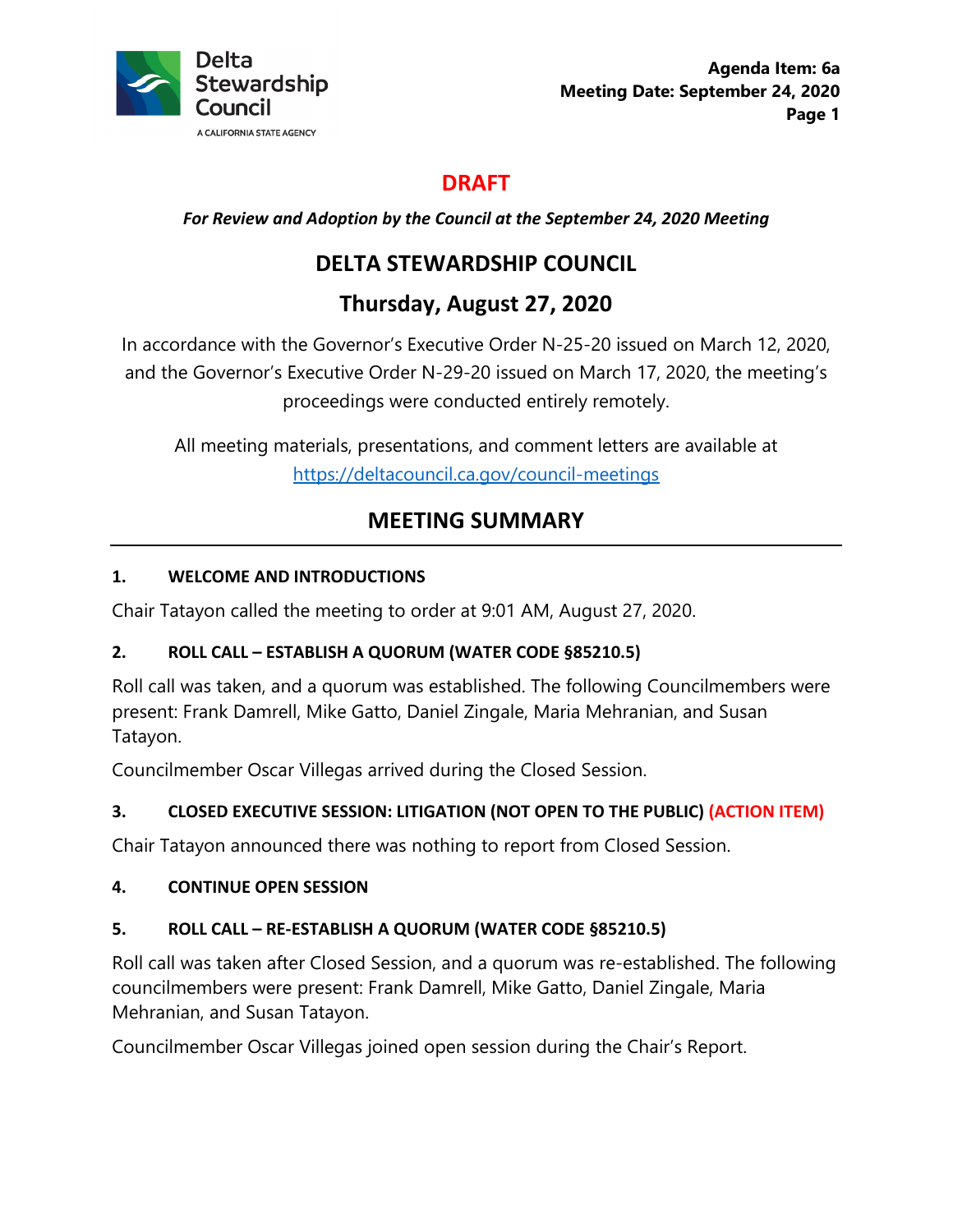#### **6. CONSENT CALENDAR** *(ACTION ITEM)*

#### *6A. ADOPTION OF JULY 23, 2020 MEETING SUMMARY*

#### *6B. APPROVAL OF A CONTRACT WITH THE ASSOCIATION OF BAY AREA GOVERNMENTS*

**Motion:** Offered by Gatto, second by Damrell – Approve the Consent Calendar items.

**Vote:** 5/0 – Damrell, Gatto, Mehranian, Zingale, and Tatayon. The motion was adopted.

The motion and vote are viewable on the linked agenda at [https://cal](https://cal-span.org/unipage/?site=cal-span&owner=DSC&date=2020-08-27)[span.org/unipage/?site=cal-span&owner=DSC&date=2020-08-27](https://cal-span.org/unipage/?site=cal-span&owner=DSC&date=2020-08-27) minute 00:04:34.

#### **7. CHAIR'S REPORT (INFORMATION ITEM)**

Chair Tatayon shared gratitude for former Vice Chair Randy Fiorini's service. She was thankful for his contribution as a founding member of the Council and over ten years of leadership. Chair Tatayon also announced she participated in the August 13 and 14 Delta Independent Science Board (Delta ISB) meeting. At the meeting, the Delta ISB welcomed six new members, gave an overview of their review process, and heard remarks from the five out-going members and former Delta Lead Scientist Dr. John Callaway.

The Chair's Report is viewable on the linked agenda at [https://cal](https://cal-span.org/unipage/?site=cal-span&owner=DSC&date=2020-08-27)[span.org/unipage/?site=cal-span&owner=DSC&date=2020-08-27](https://cal-span.org/unipage/?site=cal-span&owner=DSC&date=2020-08-27) minute 00:05:22.

#### **8. EXECUTIVE OFFICER'S REPORT (INFORMATION ITEM)**

Executive Officer Pearson reminded the public that the Council's physical office is closed. However, Council staff is working remotely to support physical distancing efforts. The public should contact [hello@deltacouncil.ca.gov](mailto:hello@deltacouncil.ca.gov) to be directed to the appropriate staff person for assistance. Additionally, the Council has changed its public meeting formats to be fully remote for the duration of the public health emergency.

Pearson informed the Council and public that the California Supreme Court declined a petition for review of the April Appellate Court decision on the Delta Plan litigation. Pearson directed the Council and the public to the Council's news release on the decision at: https://deltacouncil.ca.gov/pdf/news-release/2020-08-12-supreme-courtupholds-delta-plan-affirms-council-authority-for-sustainable-management-of-thedelta.pdf.

The Council-sponsored, biennial, Bay-Delta Science Conference, usually held in Sacramento at the Convention Center, will be held virtually this year from April 6-9, 2021.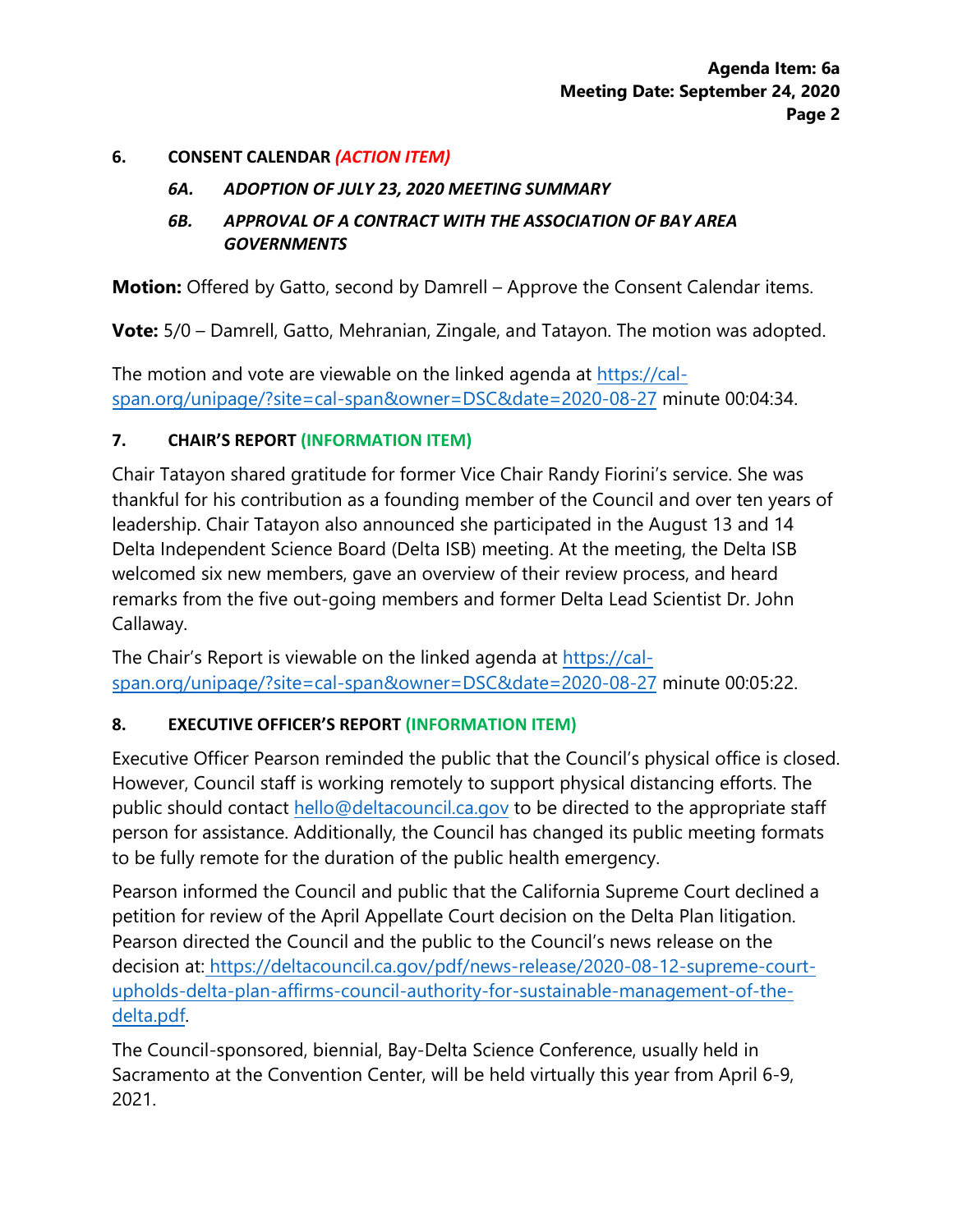The Council sent two comment letters regarding active projects during the past month:

- Department of Water Resources and Central Valley Flood Protection Board regarding portions of the American River Watershed Common Features flood control program.
	- o Regarding the River Mile 55.2 Left Bank Protection Project.
	- o Regarding the Sacramento River East Levee Contract 2 program.

The following certification of consistency was submitted in the past month:

- Department of Water Resources submitted a certification of consistency for the Wings Landing Tidal Habitat Restoration Project. The public comment period opened on August 17 and closes on September 19.

Lastly, the Outreach Highlights report and Active Projects List were available in the Council binders and on the Council's website.

### *8a. LEGAL UPDATE (INFORMATION ITEM)*

Chief Counsel Bethany Pane provided a written Legal Update for the meeting.

### *8b. LEGISLATIVE UPDATE (ACTION ITEM)*

Legislative and Policy Advisor Ryan Stanbra provided a written legislative report, summarizing legislative bills currently being tracked by the Council.

No action was taken during this agenda item.

Councilmembers expressed their appreciation for Pearson and former Vice Chair Fiorini.

The Executive Officer's Report is viewable on the linked agenda at [https://cal](https://cal-span.org/unipage/?site=cal-span&owner=DSC&date=2020-08-27)[span.org/unipage/?site=cal-span&owner=DSC&date=2020-08-27](https://cal-span.org/unipage/?site=cal-span&owner=DSC&date=2020-08-27) minute 00:10:11.

# **9. 2022-2026 SCIENCE ACTION AGENDA UPDATE (INFORMATION ITEM)**

Environmental Program Manager Henry DeBey, and Senior Environmental Scientist Rachael Klopfenstein, provided a presentation on the development of the 2022-2026 Science Action Agenda (SAA). DeBey provided an overview of the SAA's purpose. Klopfenstein provided details about the update process, noting that one of the first completed tasks was gathering management questions from managers, scientists, stakeholders, and the public using an online survey. DeBey and Klopfenstein also presented and gathered input on the management questions at the July Delta Plan Interagency Implementation Committee meeting.

Chair Tatayon asked if DeBey and Klopfenstein could provide examples of the management questions. DeBey stated that the questions fall within eight management themes, such as water quality monitoring, flood management, and land use management, among others. Klopfenstein added that the questions vary from broad to very specific.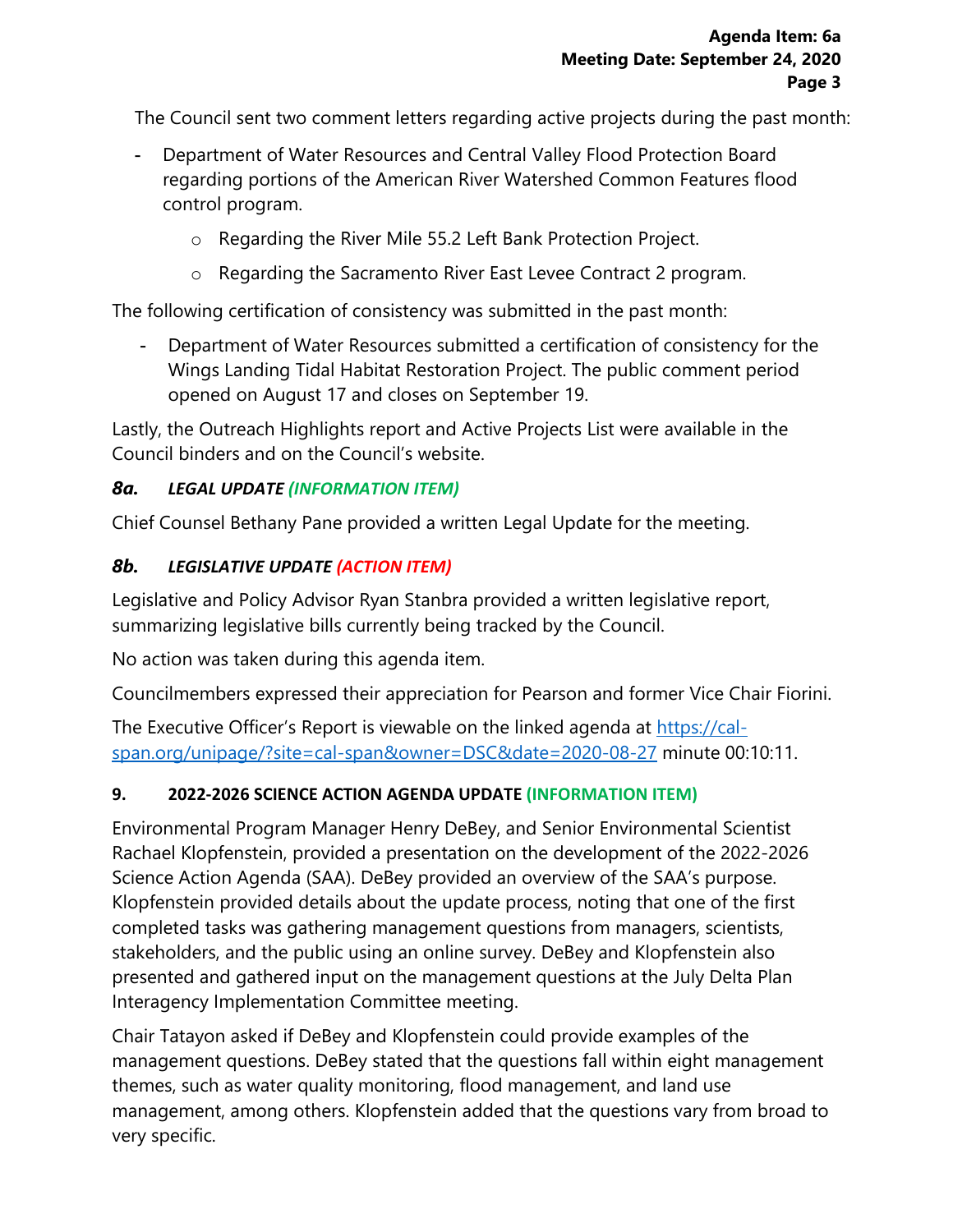The 2022-2026 Science Action Agenda Update is viewable on the linked agenda at <https://cal-span.org/unipage/?site=cal-span&owner=DSC&date=2020-08-27> minute  $00:24:18$ 

#### **10. APPROVAL OF A FEDERAL COOPERATIVE AGREEMENT WITH THE U.S. BUREAU OF RECLAMATION (ACTION ITEM)**

Deputy Executive Officer for Science Louise Conrad and Senior Environmental Scientist Dylan Stern provided a presentation on a Federal Cooperative Agreement with the U.S. Bureau of Reclamation for the 2020 Delta Science Proposal Solicitation (solicitation). Conrad stressed the importance of consistent funding opportunities for scientific research, including collaborative funding from other federal and state agency partners. Stern provided background on the previous solicitation, the process for the current solicitation, and the request before the Council for consideration.

**Motion:** Offered by Villegas, second by Gatto – Approve the cooperative agreement with the U.S. Bureau of Reclamation for up to \$3,500,000 and extending from September 2020 to September 30, 2025.

**Vote:** 6/0 – Damrell, Gatto, Mehranian, Zingale, Villegas, and Tatayon. The motion was adopted.

The motion and vote is viewable on the linked agenda at [https://cal](https://cal-span.org/unipage/?site=cal-span&owner=DSC&date=2020-08-27)[span.org/unipage/?site=cal-span&owner=DSC&date=2020-08-27](https://cal-span.org/unipage/?site=cal-span&owner=DSC&date=2020-08-27) minute 00:52:55.

### **11. WATER USE EFFICIENCY STANDARDS AND REPORTING REQUIREMENTS FOR AGRICULTURAL USE: MAKING CONSERVATION A WAY OF LIFE (INFORMATION ITEM)**

Deputy Executive Officer for Planning and Performance Jeff Henderson, Supervising Senior Environmental Scientist, State Water Resources Control Board, Charlotte Ely, and Senior Water Resources Engineer Anthony Navasero, provided a presentation on water use efficiency standards and reporting requirements in California. Specifically, the implementation of Assembly Bill (AB) 1668 and Senate Bill (SB) 606, and the bills' relation to the Delta Plan.

Ely provided details on conservation milestones leading up to the approval of AB 1668 and SB 606. Ely also provided an overview of water use in California from 1960-2015, development of a framework for water use efficiency standards and reporting requirements based on AB 1668 and SB 606 (circa 2018 – 2027), and implementation impacts. Navasero presented a graphic depicting the framework's relation to the Delta Plan.

Councilmembers and staff discussed how less water use impacts the ability to recycle water, the process for identifying regions that are successfully implementing water use